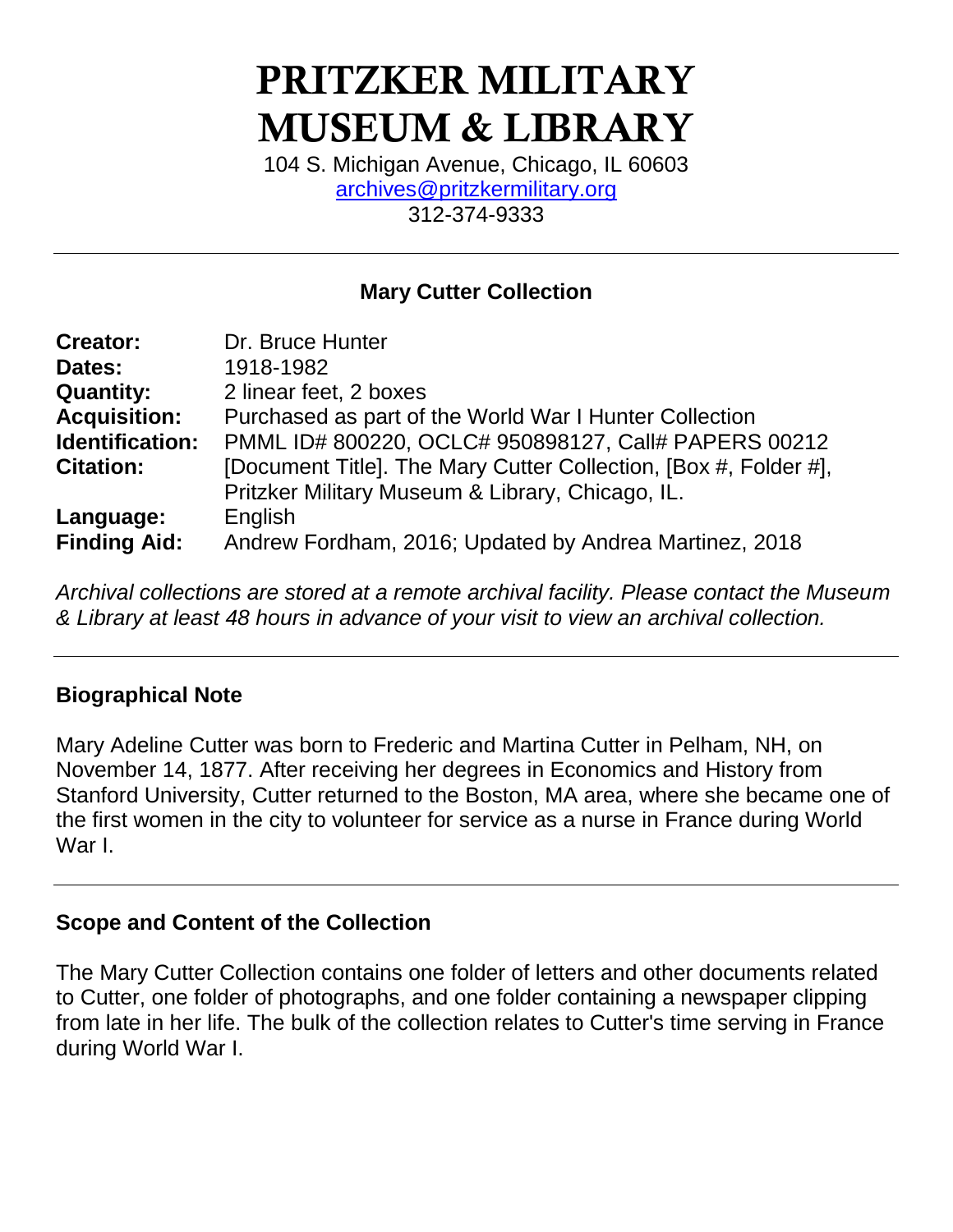# **Arrangement**

The collection arrived in no discernible order. Staff has arranged the collection by item type.

# **Rights**

Copyrights held by Dr. Bruce Hunter were transferred to the Pritzker Military Museum & Library. All other rights are held by the author or publisher. Users assume responsibility for following copyright laws as established by US Code Title 17.

### **Separations**

#### **Artifacts**

| 800220010 | <b>Shirt buttons</b>     | tray |
|-----------|--------------------------|------|
| 800220011 | Charga-Plate credit card | tray |

### **Key Subjects**

This collection is indexed under the following headings in the Library's online catalog. Researchers interested in materials about related topics, persons, or places should search the catalog using these subject headings.

### **Subjects**

Women's Overseas Service League World War, 1914-1918

### **Container List**

| <b>Box Folder</b> | Item ID $#$ | <b>Title</b>                                                         | <b>Dates</b> |
|-------------------|-------------|----------------------------------------------------------------------|--------------|
|                   |             | <b>Correspondence/Documents</b>                                      | 1918-1982    |
|                   | 800220001   | Letter from Gertrude Perkins detailing<br>living conditions in Paris | 8/6/1918     |
|                   |             | 800220002 Story of Armistice in France                               | 12/8/1971    |